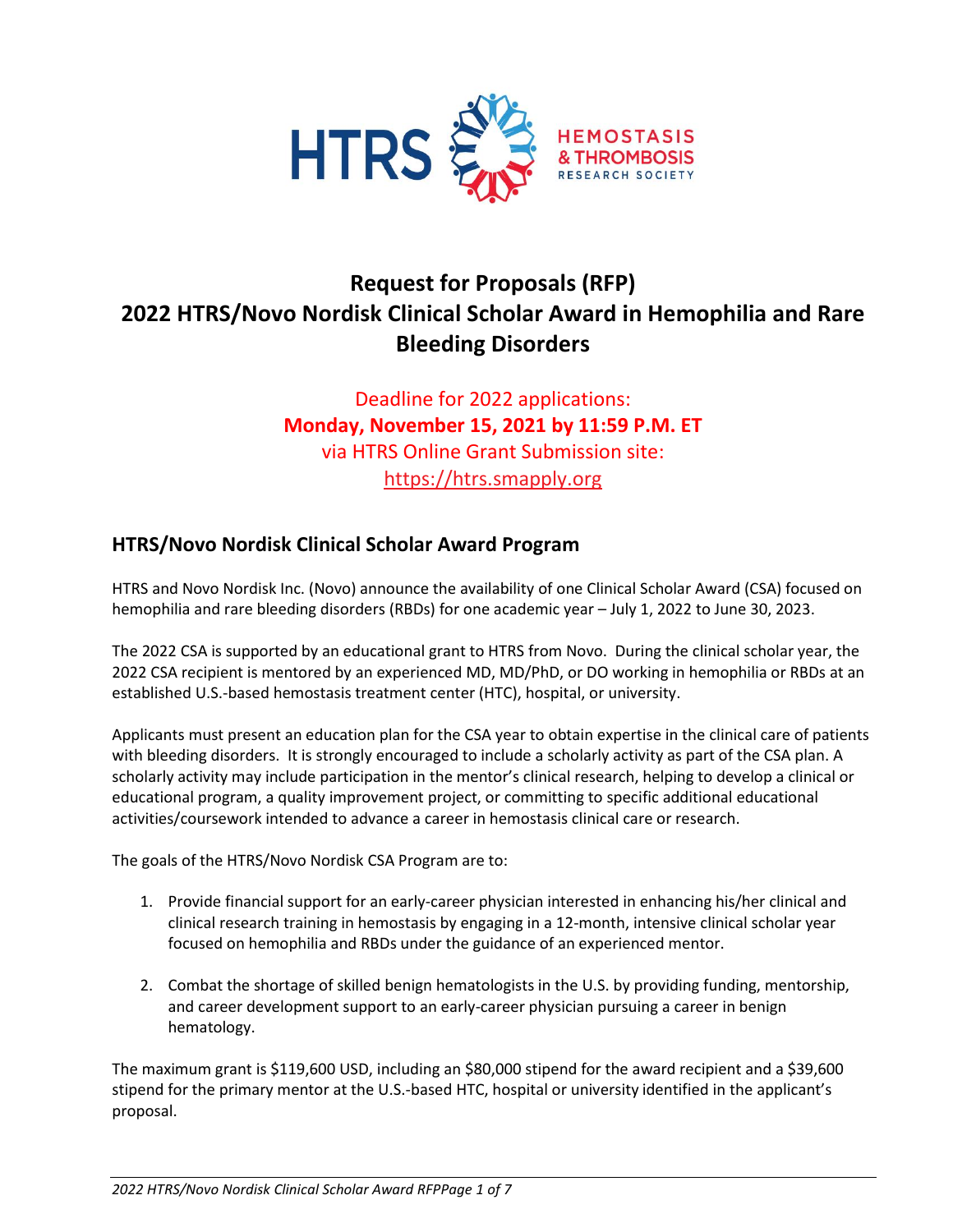## **Eligibility Requirements for Applicants**

CSA applicants must meet the following eligibility criteria:

- Applicants must be U.S.-based MDs or DOs in pediatric medicine or adult medicine
- Applicants must have completed the first two years of fellowship in an accredited U.S. Hematology, Hematology/Oncology, or Pediatric Hematology/Oncology training program. Applicants currently in training are encouraged to apply if they anticipate completing fellowship by July 1, 2022.
- Applicants up to five (5) years post-fellowship as of July 1, 2022 are eligible to apply. Individuals who have already achieved the rank of Associate Professor or who have held faculty positions for longer than five (5) years post-fellowship, are *not* eligible to apply.
- Applicants must identify a mentor who is an experienced academic physician or physician-scientist (MD, MD/PhD, or DO) working in hemophilia and RBDs at a U.S.-based HTC, hospital, or university.
- Applicants may identify a co-mentor if training opportunities during the scholar year would be enhanced by the participation of a co-mentor. Either the applicant's primary mentor OR co-mentor is required to be an HTRS Core member prior to the CSA application submission deadline.
- Both the mentor, co-mentor (if applicable), and the recipient institution must agree to host and supervise the CSA award recipient by signing a legal Grant Agreement to be prepared by HTRS prior to the start of the CSA grant period.
- **HTRS Membership Requirements.** Applicants still in fellowship must activate their free HTRS Trainee Memberships prior to the CSA application deadline at [www.htrs.org.](http://www.htrs.org/) Junior Faculty hematologists who are not currently HTRS members, if chosen to receive a 2022 CSA, must sign up for HTRS Core Membership as a condition of their award acceptance prior to signing the formal Grant Agreement. For CSA recipients, either the mentor or co-mentor is encouraged to maintain HTRS Core membership for the duration of the grant period including during an approved no-cost extension.
- Previous HTRS/Novo Nordisk CSA recipients are *not* eligible to apply. Previous HTRS Mentored Research Award or HTRS/ATHN DREAM Award recipients may apply for the CSA if the clinical scholar period does not overlap with either of these award periods. Applicants generally may *not* receive more than one HTRS award with overlapping grant periods in a given year. Applicants applying in the same year for both the CSA and another HTRS award should contact HTRS at **HTRS@versiti.org** to discuss eligibility before preparing a CSA application

### **Available Funding and Use of Funds**

The 2022 CSA Program is supported by a medical educational grant to HTRS from Novo Nordisk Inc. The maximum CSA is \$119,600 USD, which includes an \$80,000 stipend to support the recipient's clinical training in hemophilia and RBDs for one year, and a \$39,600 honoraria for the applicant's primary mentor and/or comentor. CSA funds support only these expenses and cannot be used for any other direct or indirect costs associated with the scholar year without prior written permission from HTRS. If presenting a case for other direct or indirect costs, a budget must be provided within the narrative section of the application.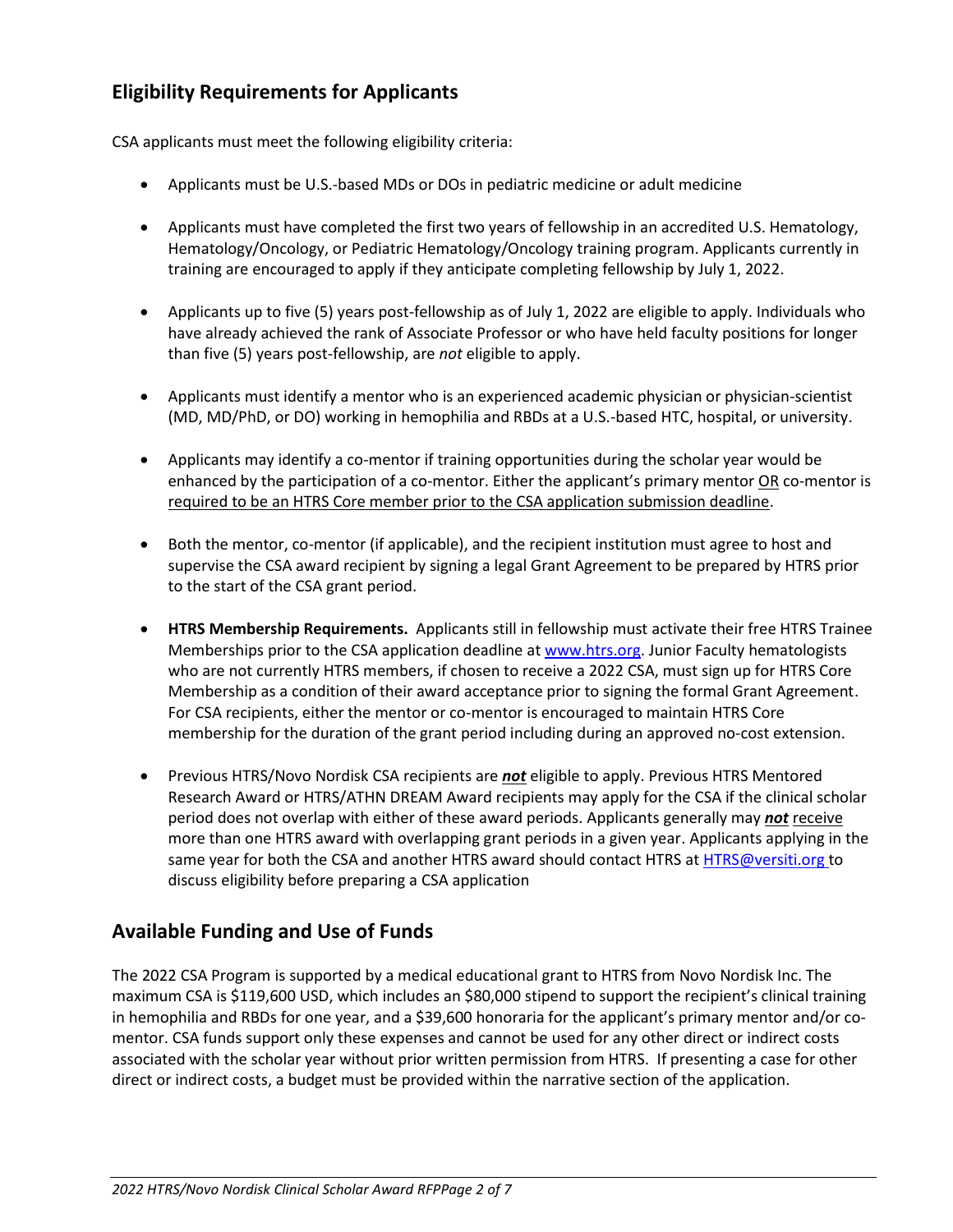Funding of \$119,600 USD will be distributed by HTRS to the recipient institution in three payments:

- 1) The first payment of \$59,800 USD (50%) will be issued after full execution of the legal Grant Agreement contract between HTRS, the awardee, and the recipient institution.
- 2) The second payment of \$47,840 USD (40%) will be issued after acceptance by HTRS of a formal sixmonth Progress Report describing the awardee's progress toward achieving the goals and objectives outlined in the CSA application.
- 3) The third payment of \$11,960 USD (10%) is contingent upon acceptance by HTRS of a Final Report summarizing the complete 12-month scholarship period.

Instructions about required reports are communicated to the successful applicant in the CSA notification letter and Grant Agreement contract.

# **Preparing a 2022 CSA Proposal**

To apply for a 2022 CSA, applicants must submit a complete proposal to HTRS via our online grant submission site at **[https://htrs.smapply.org](https://htrs.smapply.org/)** on or before **Monday, November 15, 2021 at 11:59 p.m. ET.** The system will confirm receipt via email. **If you submit an application but do not receive a confirmation email within 72 hours, please contac[t HTRS@versiti.org](mailto:HTRS@versiti.org) for confirmation of receipt.** The site allows you to save your application to complete at a later date.

#### **Components of a Complete CSA Proposal**

#### 1. **Application Form**

Applicants are required to complete the Application Form in the HTRS online grant submission site.

2. **Narrative** (5 pages maximum, excluding references)

The CSA Narrative should be uploaded to the HTRS online grant submission site as a PDF. The elements of a complete CSA narrative include:

- a. A statement of commitment to a career in hemophilia and RBDs, including future career plans
- b. A description of the applicant's background and preparation for a career in hemophilia and RBDs
- c. Education plan to obtain expertise in the clinical care of patients with bleeding disorders. Applicants are strongly encouraged to include a scholarly activity in their goals that goes beyond the clinical care of patients (e.g. assisting in a mentor's clinical research, helping to develop a program, or committing to additional education meant to advance a career in hemostasis clinical care or research, such as quality improvement).
- d. A persuasive statement explaining why the applicant is the best choice to receive an HTRS CSA
- e. A statement recognizing the following minimum requirements for clinical time during the scholar year:
	- i. Longitudinal outpatient clinic experience with a focus on diagnosing and management patients with bleeding disorder for at least 1 half-day each week
	- ii. Observation in the clinical coagulation laboratory either as at least a 2-week block experience or a longitudinal 4-8 hours/month experience with emphasis on learning the details of coagulation assays (PT, PTT, factor levels) and platelet function assays (PFA-100, platelet aggregation)
	- iii. Record attendance in a comprehensive care clinic at least once per month
- f. Applicants must report all current and pending sources of salary support in their CSA proposal narratives for the July 1, 2022 to June 30, 2023 academic year. In the event that additional funding becomes available to cover salary support, the award recipient will be asked to provide documentation to HTRS that expenses supported by the 2022 CSA Program do not overlap with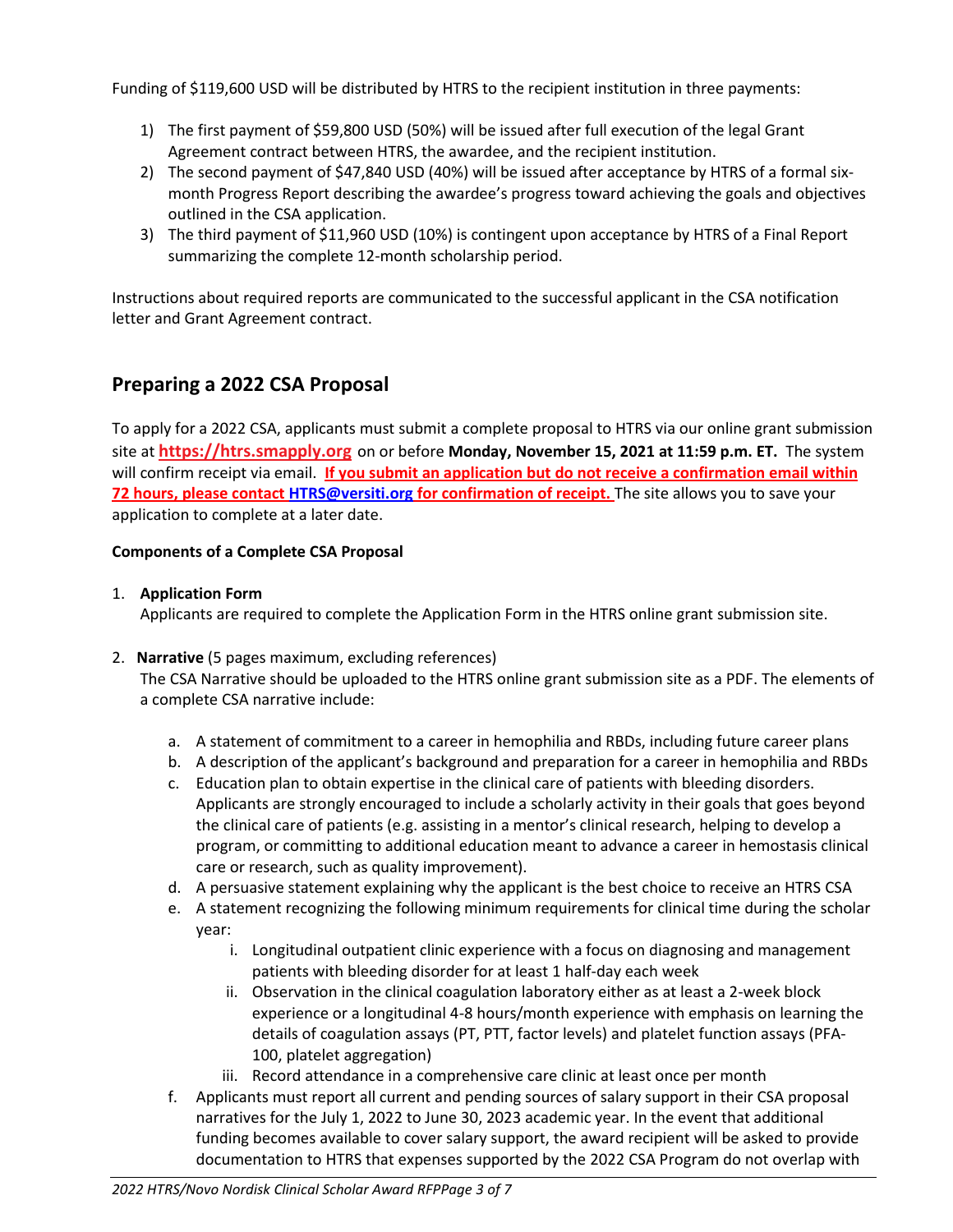the new funding. If the new funding negates the need for stipend support for the recipient and the mentor, any remaining 2022 CSA grant funds being held in reserve by the recipient institution must be returned to HTRS.

3. A copy of the **applicant's CV or current NIH Biosketch** (submitted online as a PDF)

4. A copy of the **proposed mentor's and co-mentor's (if applicable) current NIH Biosketch** (submitted online as a PDF). The narrative portion of the Biosketch should describe the mentor's prior mentorship experience

- **5. Letters of Support** (submitted online as a PDF)
	- a. Letter of Support from the Proposed Mentor (and Co-Mentor, if applicable), including:
		- Confirmation of the mentor's willingness to work with the applicant at specified institution
	- b. Letter of Support from Fellowship Program Director
		- If applicant is enrolled in a fellowship program at the time of application, letter of support from the applicant's current Fellowship Program Director is required, including a statement confirming the applicant is in good standing and will complete fellowship by July 1, 2022 and the intention to pursue a career in hemostasis.
		- If applicant has completed fellowship, letter of support from applicant's current department/division chief, confirming the applicant is in good standing and applicant's intention to pursue a career in hemostasis.

### **Conditions and Responsibilities**

Submission of a CSA proposal implies acceptance of the following conditions by the applicant, the recipient institution, and the mentor or co-mentor:

- 1. Required Grant Agreement. Upon notification of an award, the CSA recipient is responsible for providing HTRS with the name and contact information of the appropriate financial or legal representative at the recipient institution who should receive the Grant Agreement contract. The award recipient, the mentor and/or co-mentor, the recipient institution's representative, and the HTRS Executive Director or other HTRS Board member are required to sign a Grant Agreement contract prepared by HTRS before award funds can be dispersed.
- 2. Change in Status. The award recipient is responsible for providing HTRS with written notice of any Change in Status related to their clinical scholar year or career path at any time during the course of the grant period. Change in Status notification letters are subject to review and approval by HTRS. While most requests for Change in Status are negotiable, it should be noted that a change in career direction from an academic research institution to commercial industry, for example, is not permitted per CSA eligibility requirements and will result in the award recipient returning the balance of the CSA funding to HTRS. Exact conditions and instructions for submitting a Change in Status request are outlined in the Grant Agreement contract.
- 3. Award Administration. The day-to-day administration of award funds is the responsibility of the recipient institution. As such, the recipient institution issues award funds as outlined in the approved project budget \$80,000 for the awardee's stipend and \$39,600 for the mentor's honoraria, as outlined above according to its own procedures and payment schedules. Funds are not sent to award recipients directly.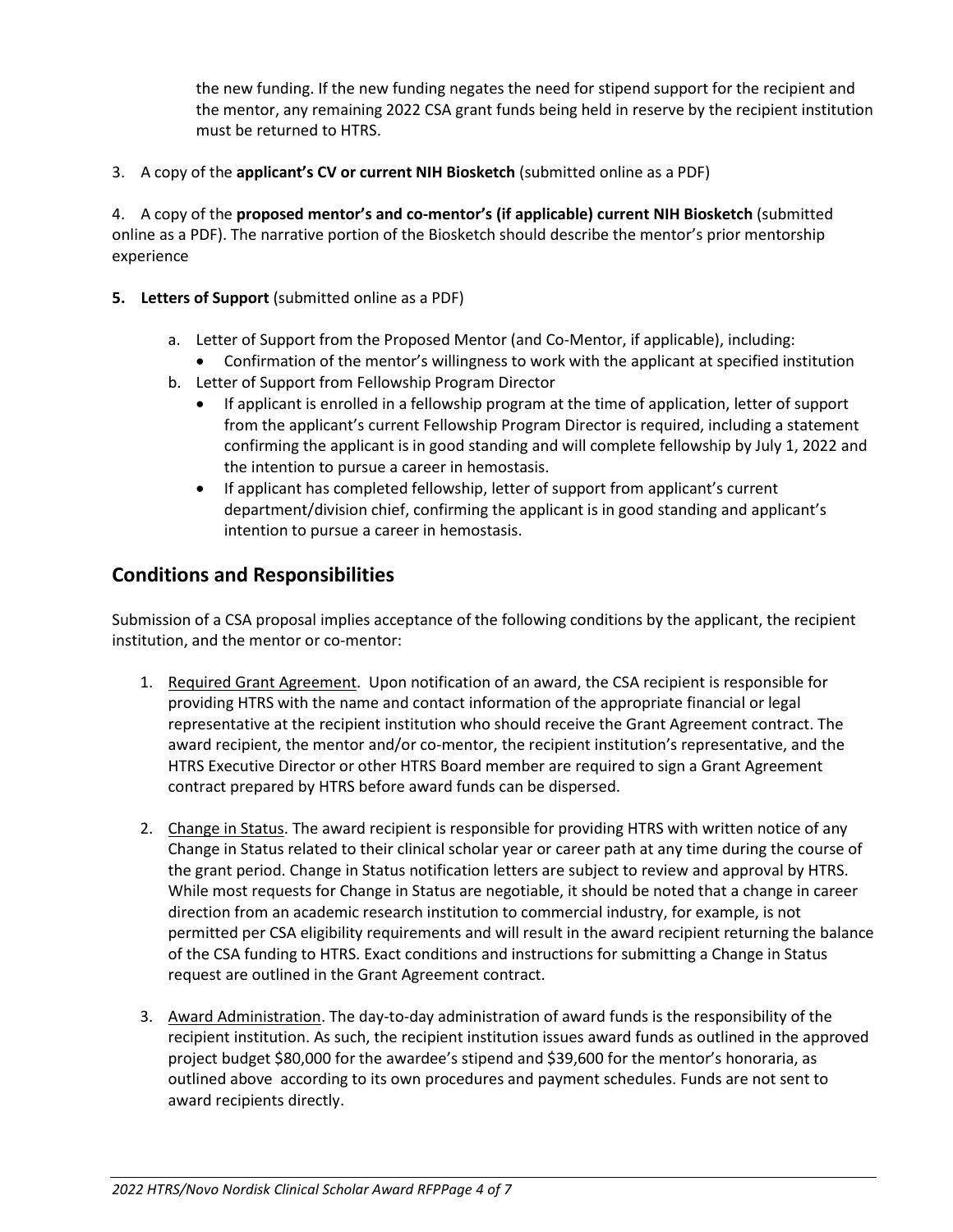- 4. Requirements Regarding Rights of Human Subjects. The recipient institution is responsible for protecting the rights and welfare of all human subjects participating in any research activity in which the award recipient is involved as part of his/her CSA-funded scholar year. A CSA recipient who participates in research involving human subjects as part of his/her CSA-funded scholar year is required to submit written evidence of Institutional Review Board (IRB) approval and current Federal wide Assurance (FWA) number (for U.S. investigators) and renewal date to HTRS prior to involvement of human subjects. Documentation of continuing IRB approval and FWA renewal will need to be submitted with the six-month Progress Report to confirm continued coverage throughout the grant period. If applicable, written evidence of IRB approval will be appended to the fully executed Grant Agreement contract.
- 5. Articles, Abstracts, and Oral/Poster Presentations and Acknowledgements. Any articles (published and in progress), abstracts, or oral and poster presentations resulting from the CSA must acknowledge the support of both HTRS and Novo Nordisk Inc. as outlined in the applicant's award notification letter and the fully executed Grant Agreement contract. After the grant period, the awardee is required to provide HTRS with a final published copy of any articles, abstracts, or oral and poster presentations resulting from his/her scholar year that includes appropriate acknowledgement of award support.
- 6. Required Reports. Per the fully executed Grant Agreement contract, the awardee is required to submit two formal reports via the HTRS grant system: 1) a Progress Report after the first six months of the clinical scholar period, and 2) a Final Report within three months of the completion of the grant period. HTRS is required to share these reports with Novo. As such, the awardee should prepare his/her report to include supporter acknowledgment as outlined in his/her Grant Agreement contract. Required reports must also include a list of any articles (published and in progress), abstracts, or oral and poster presentations resulting from the CSA-funded scholar year, with copies of articles (published and in progress), abstracts, or oral and poster presentations appended. Awardees accept primary responsibility for understanding when reports are due and for following submission instructions provided by HTRS.
	- a. Progress Report: This report is a narrative of progress made during the first six months of the clinical scholar year. The report must be submitted via the HTRS grant system. The second payment of the Grant is contingent upon satisfactory progress having been made during the first six months, as determined by HTRS, per the goals and objectives outlined in the original CSA application. Unless other arrangements are made in advance, HTRS reserves the right to delay or withhold the second payment if: 1) the Progress Report is not submitted by the deadline listed in the Grant Agreement contract, or 2) evidence of satisfactory progress for the scholar year is not made available.
	- b. Final Report: This report consists of two parts: a narrative report of progress made over the entire grant period and a financial report outlining expenses incurred during the entire grant period. Both reports must be submitted via the HTRS online grant system. The third and final payment of the Grant is contingent upon: 1) satisfactory progress having been made during the tenure of the grant as determined by HTRS, per the goals and objectives outlined in the original application; and 2) acceptance by HTRS of expenses submitted by the recipient institution, as compared to the most current, approved version of the clinical scholar budget. Unless other arrangements are made in advance, HTRS reserves the right to delay or withhold funds for the third and final payment if: 1) the Final Report is not submitted by the deadline listed in the Grant Agreement contract, or 2) evidence of satisfactory progress is not made available.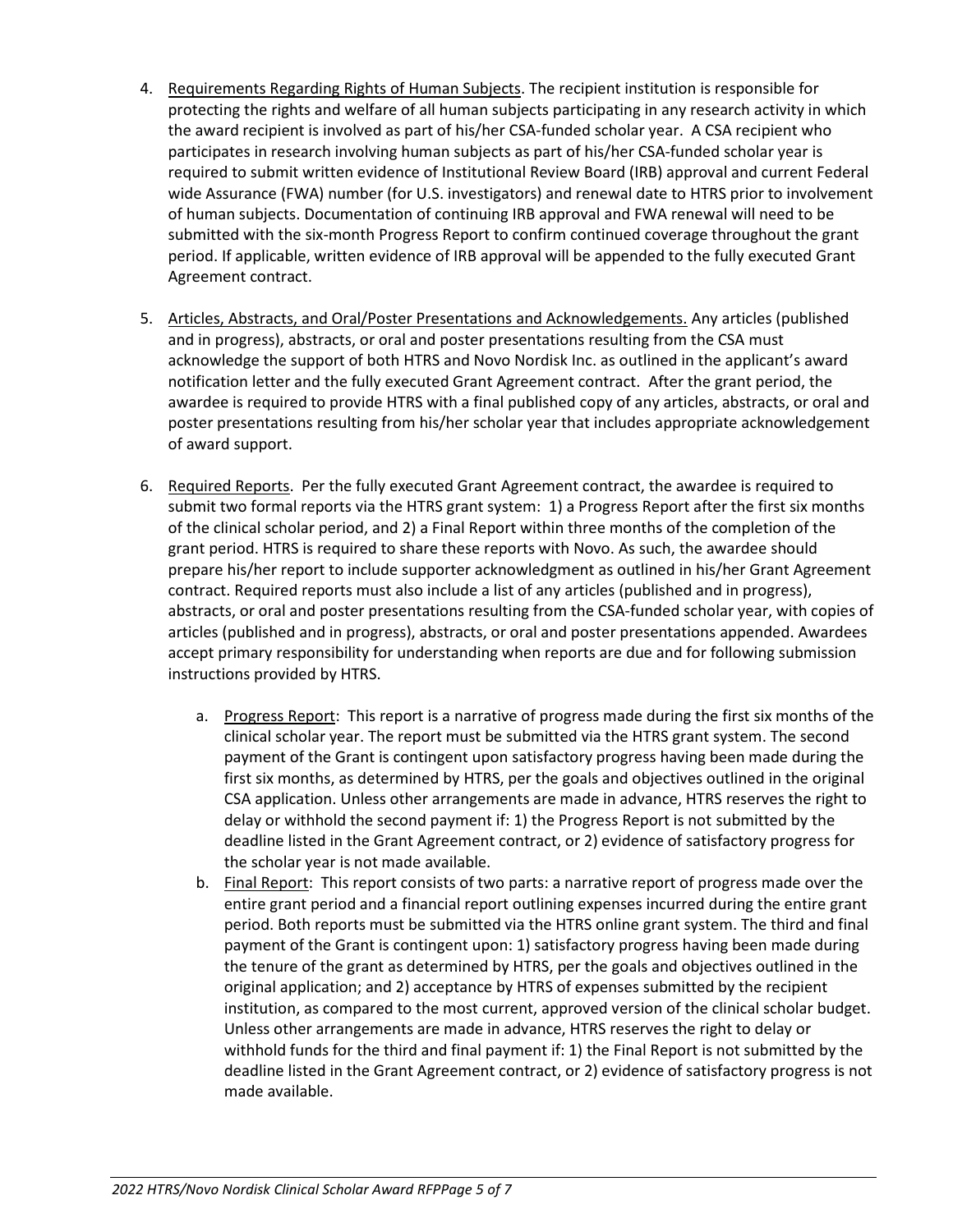# **Application Review Process**

Proposals submitted by **Monday, November 15, 2021 at 11:59 p.m. ET** will be reviewed by members of the HTRS CSA Review Committee, a peer review committee of HTRS member physicians. Any reviewer with an indirect conflict of interest (such as a close personal or professional relationship with any applicant) is recused from reviewing the specific application in question.

The Review Committee performs the best possible review based on data submitted by each applicant. The Committee's goal is to select the most competitive proposal for funding. HTRS regrets that due to the limited funding available, it is not possible to award scholar years to all applicants. Final funding approval is granted by the HTRS Board of Directors.

Applications will be judged according to the following criteria:

- a. The quality and potential of the applicant, including the demonstration of a sincere commitment to a career in hemophilia and RBDs
- b. The quality of the proposed mentor/co-mentor and institution, as well as the demonstration of a sincere commitment by the mentor and institution to support the applicant
- c. The quality of the stated goals and objectives for the scholar year. Applicants are strongly encouraged to include a scholarly activity in their goals that goes beyond the clinical care of patients (e.g. assisting in a mentor's clinical research, helping to develop a program, or committing to additional education meant to advance a career in hemostasis clinical care or research, such as quality improvement).
- d. Applicants who have already received an extra year of specialty coagulation training post fellowship may apply if they can make a strong case that the CSA would strengthen or advance their careers; however, preference will be given to applicants who have not yet had the opportunity to participate in additional clinical or clinical research training outside the fellowship.
- e. The relevance and potential impact of the scholar year to the applicant's stated career goals

#### **Announcement of Award Recipients**

The announcement of the 2022 HTRS/Novo Nordisk CSA award recipient will be made no later than early March 2022 for the grant period beginning on July 1, 2022 and running through June 30, 2023. Award funds will be disbursed within 30 days of the date of execution of the legal Grant Agreement contract between HTRS and the recipient institution.

### **Past Recipients: Value of program**

To reflect the value of this experience, the following testimonials attest to the positive outcomes gained as reported by these past HTRS-member CSA recipients:

#### *Holleh D. Husseinzadeh, MD, MSCE 2016 Award Recipient (formerly named Clinical Fellowship)*

*"During my HTRS/Novo Nordisk Clinical Fellowship, I grew tremendously as a clinician and subspecialist within the non-malignant hematology specialty. I believe this experience is largely responsible for the attainment of my current position as Assistant Professor at Thomas Jefferson University Hospitals. I would like to wholeheartedly thank HTRS and Novo Nordisk for the honor of this fellowship."*